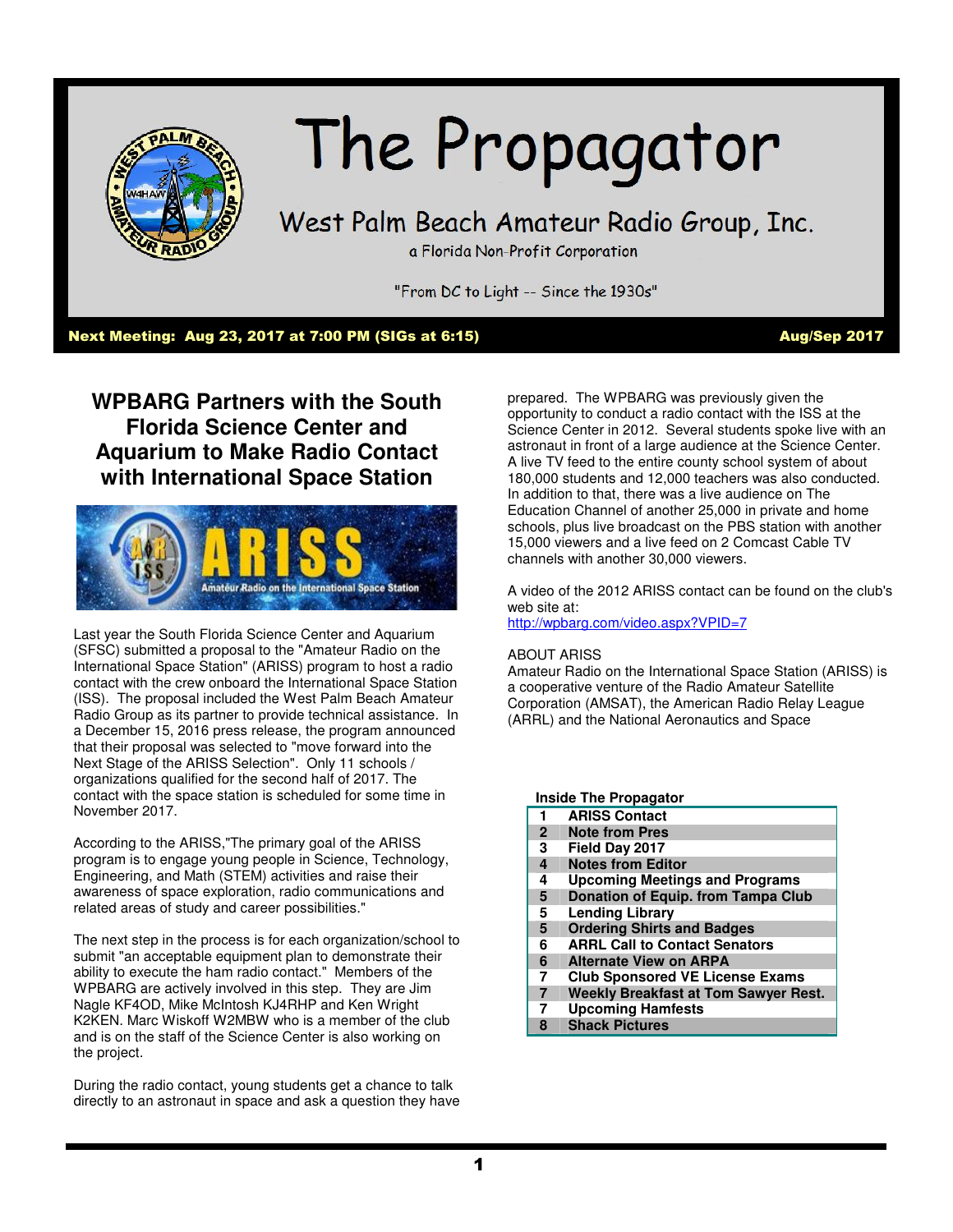Administration (NASA) in the United States, and other international space agencies and international amateur radio organizations around the world. The primary goal of ARISS is to promote exploration of science, technology, engineering, and mathematics (STEM) topics by organizing scheduled contacts via amateur radio between crew members aboard the ISS and students in classrooms or informal education venues. With the help of experienced amateur radio volunteers from amateur radio clubs and coordination from the ARISS team, the ISS crew members speak directly with large group audiences in a variety of public forums such as school assemblies, science centers and museums, Scout camporees, jamborees and space camps, where students, teachers, parents, and communities learn about space, space technologies and Amateur Radio.

### **Note from the President**

Jerry Grant KI4NUV



A delighted Hello to All the great members of the West Palm Beach Amateur Radio Group, Inc. After many years, our Vice-President, Steve Ikler, KS3K, undertook the job of restarting our Club newsletter. Hopefully we'll be able to get one out to you on a fairly regular basis.

The Club has done wonderfully in the past eight months. Our membership has surged to numbers we haven't seen in several years. New faces and old faces making their appearance again has produced fairly large numbers at our monthly meetings.

Having a thirty minute SIG (Special Interest Group) presentation thirty minutes prior to the regular meeting starting, and having REALLY interesting subject material with knowledgeable moderators leading the session has been a huge success.

Of course, having interesting presentations after the brief business meetings has been instrumental in larger numbers of members (and guests) attending.

Our Shack at the Science Center has been greatly improved. With the addition of a new FLEX radio, a new ICOM 9100 (which we'll be using in November to talk to the International Space Station (for a second time in several years)), and several other newer radios and upgraded antennas, the Shack has been a continuing success to the guests at the Science Center.

I want to thank everyone for their ideas and help in continuing to keep the West Palm Beach Amateur Radio Group one of the most recognized clubs in the south Florida area.

## **WPBARG Info**

#### http://www.wpbarg.com/

**MEMBERSHIP MEETINGS -** 

**4th Wednesday (except December), 7:00 PM Special Interest Groups Meet at 6:15 Theater, South Florida Science Center and Aquarium, 4801 Dreher Trail North, West Palm Beach, Florida.** 

**Guests Welcome, Smoke Free, Handicappedaccessible.** 

#### **BOARD MEETINGS -**

**2nd Sunday, 10:30 AM Discovery III, South Florida Science Center and Aquarium, 4801 Dreher Trail North, West Palm Beach, Florida. Members may attend as observers.** 

#### **WEBMASTER - Mike McIntosh KJ4RHP**

**DUES – Payable at the January Meeting \$25 Full (licensed Amateurs) TBD Associate (unlicensed persons) Family rate \$35/family Life Membership \$TBD** 

#### **NEWSLETTER -**

**The Propagator editor is Steve Ikler KS3K 561-738-1251 ks3k@arrl.net Do you have anything for The Propagator? Please let Steve know.** 

#### **MAILING ADDRESS:**

 **West Palm Beach Amateur Radio Group, Inc. 4801 Dreher Trail North West Palm Beach, Florida 33405** 

## **Prize to be Awarded for Web Site Contributions**



At the July 2017 board meeting, the board approved the granting of a prize to be awarded for contributing content to the WPBARG.COM web site. One prize will be awarded each quarter by drawing. To be eligible you must submit content during the calendar quarter for which the drawing is held. The prize is a one year paid membership in the group.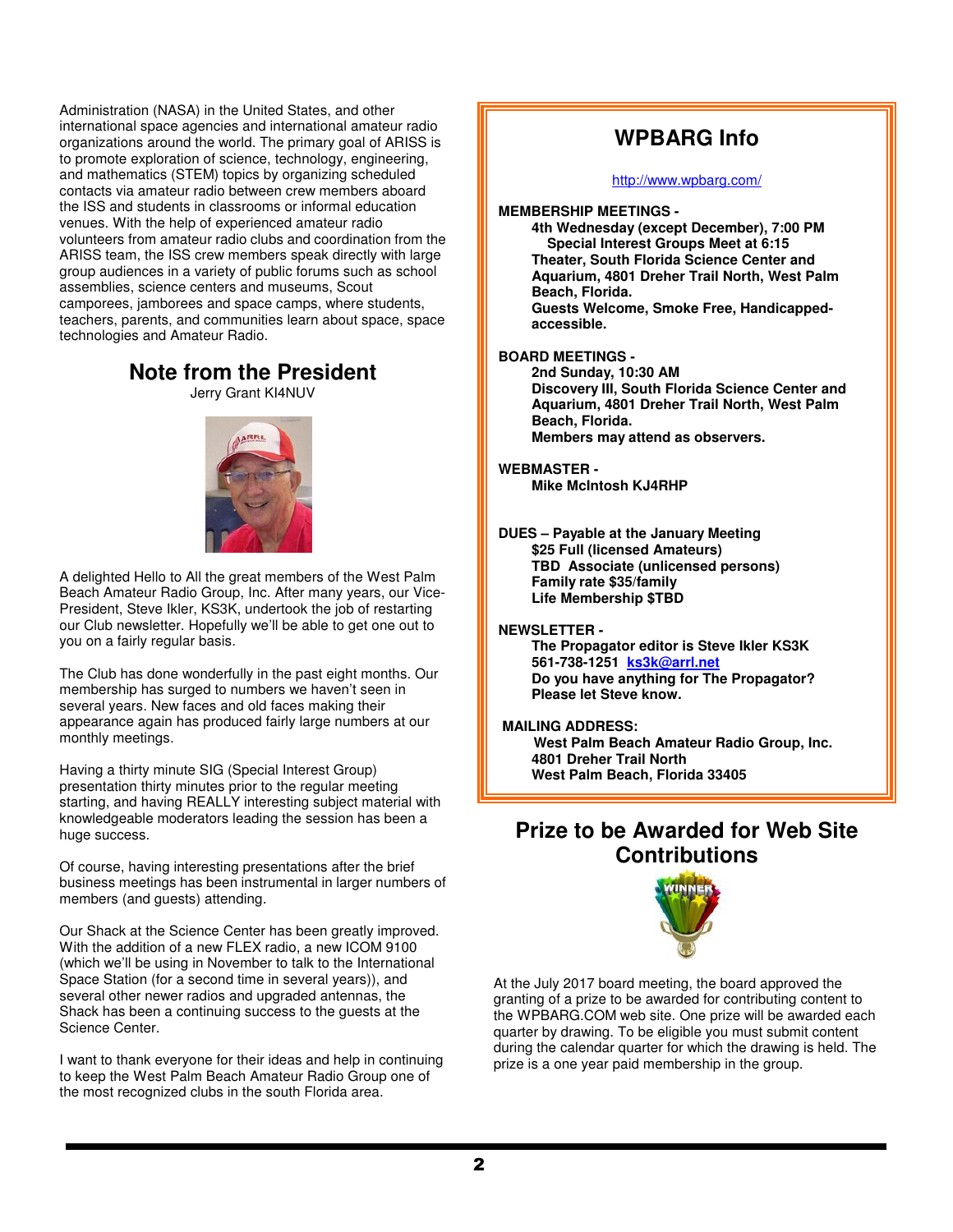To qualify, the content must be original content written by you and accompanied by a photo, drawing, video link or other visual aid. The subject may be on any aspect of ham radio or cool technology. The article must be at least 250 words.

Submitting photos for a club event does not qualify even though we want more people to do that. However, articles that are placed in the knowledge base do qualify.

To upload content go to http://wpbarg.com/submit.aspx. You may upload as many files as needed to complete your content (photos, text files, Word documents, etc.).

### **Another Successful Field Day for WPBARG**

The 2017 ARRL Field Day event was held on June 24-25. We combined our club with the Jupiter Lighthouse Repeater Group (JLRG) and, as a last minute addition, the Wellington Radio Club (WRC). There was a good crowd there with 41 people signing the attendance sheet.

We set up our stations at the Learning Center (formerly the Garden Club) at the South Florida Science Center and Aquarium in West Palm Beach. This was the same site as last year, however, the building underwent a major renovation and name change this year. The site has two large main rooms, a kitchen, bathrooms and is fully air conditioned.



**No. I said we needed alligator CLIPS!** 

We operated under category 3A. The main station was an Icom IC-746 connected to a tri-bander on a portable trailer parked outside. That station was dedicated to 20 meter phone. The antenna had a tri-plexer attached so we could use the same antenna on 10, 15 or 20 meters. Unfortunately, band conditions were poor so we never operated 10 or 15 meters. The second station was an Icom IC-7000 connected to a 40 meter dipole. That setup gave us problems all weekend long. The third station was an Icom IC-7300 that was devoted to 40 meter digital operations. We had a satellite station and antenna but no contacts were made there. Our GOTA (Get on the Air) station was used to demonstrate ham radio to unlicensed visitors but did not make any contacts.

We were well fed by cooks Mike KB4KBH and Jerry KI4NUV and servers Polly KK4PM and Jon WW4JB. Polly and Jon also purchased all the food.

## **WPBARG Board of Directors 2017**

**PRESIDENT Jerry Grant KI4NUV** 

**ki4nuv@yahoo.com 561-626-6897**

**VICE PRESIDENT Stephen Ikler KS3K** 

**ks3k@arrl.net 561-738-1251**

**SECRETARY John Stucka, Jr. N3JM** 

**stucka0@gmail.com 478-235-1567**

**TREASURER Richard Smith KM4RYM rasmitty467@gmail.com 561-346-2283**

**Board Member Mike McIntosh KJ4RHP** 

**Board Member Jim Nagle KF4OD** 

**kf4od@hotmail.com 561-202-1944**

**Board Member Robert Hagans W4SOG roberthagans95@gmail.com 561-433-4141**

# **CALLSIGN TRUSTEES**

- **Steve Ikler KS3K ks3k@arrl.net 561-738-1251**
- **WS4FSC Walter T Loughney, Jr AJ4XM aj4xm@arrl.net 561-799-0107**
- **K4WPB Jerry Grant KI4NUV ki4nuv@yahoo.com 561-626-6897**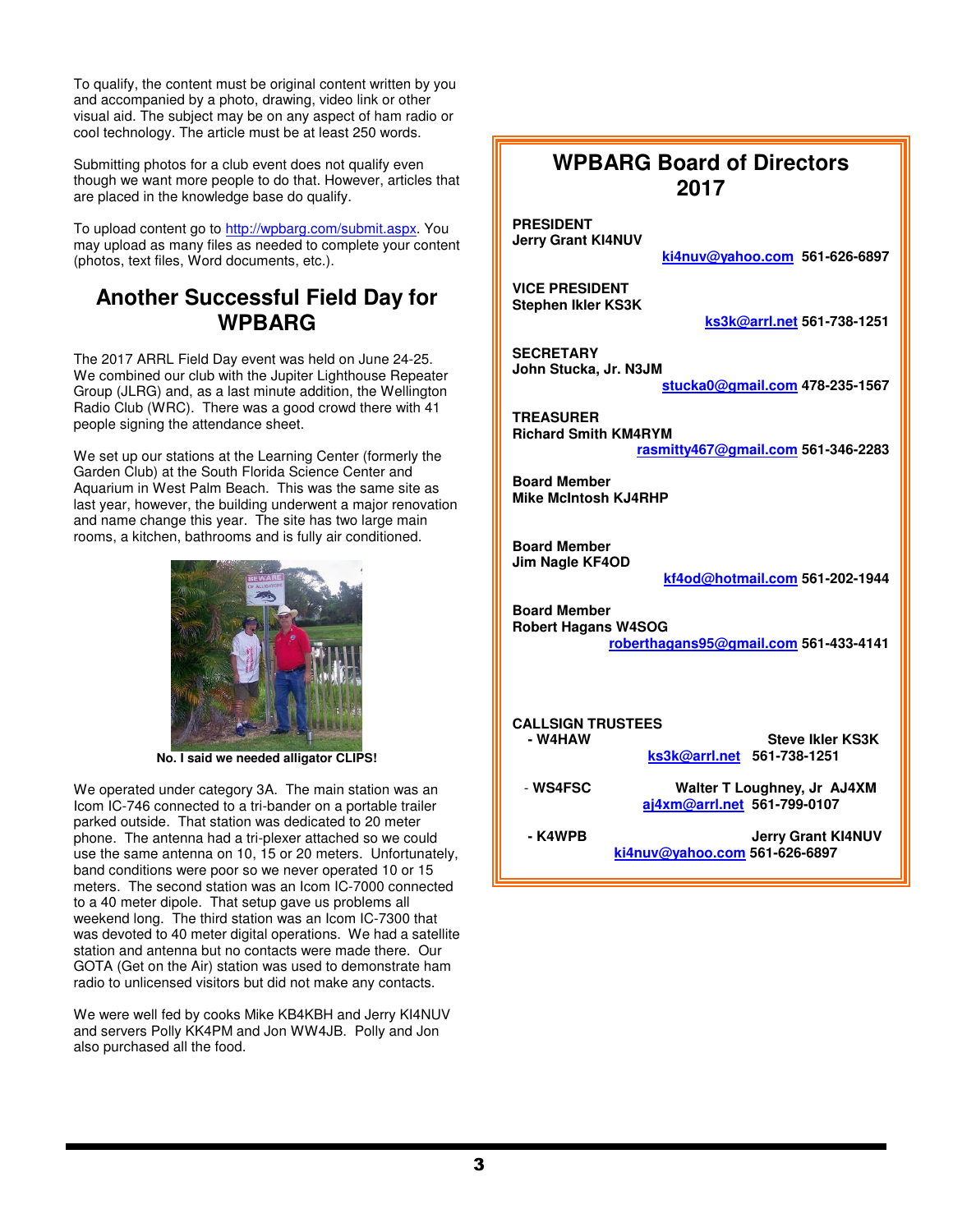



 **Mike KB4KBH at the Grill Jon WW4JB Serving Gourmet** 

*Meals* **Meals** 

We did get some big wigs visiting our site. On Saturday, ARRL CEO Tom Gallagher NY2RF stopped by. Tom was an active member of the WPBARG just prior to his new role with the ARRL. He gave out some FD hats, pins and shirts. You know, the stuff ARRL couldn't sell. On Sunday, Jeff Bealls WA4AW, South Florida Section Manager and Barry Porter KB1PA, Asst Section Manager, came by. They are both members of our club.

Mark WM4ET led a Technician Test Review session on Saturday at the Learning Center that was very well attended. Following the class, Bob W4SOG led a Volunteer Examiner (VE) test session for those in the class. Everyone passed; including one 9 year old candidate.

We didn't use our traditional callsign, W4HAW this year. The JRLG had been assigned the 1x1 callsign of N4J so we used that. We made 192 contacts (201 QSO points times power multiplier of 2) and earned 1050 bonus points for a total score of 1452.



**L-R: Grayson KJ7UM, Richard KM4RYM and Jose KM4OOD** 

Overall, we got on the air, we made contacts, we had good food, no one died and we all had a good time so we met our objectives.

Thanks to Polly KK4PM for supplying the pictures.

A full array of Field Day pictures can be seen on the club web site at:

http://wpbarg.com/event.aspx?EventID=35

### **Notes from the Newsletter Editor**

Steve Ikler KS3K



Welcome, readers, to the revived newsletter for the West Palm Beach Amateur Radio Group, The Propagator. Thanks to Jeff Bealls WA4AW for pointing me in the right direction. Jeff remembered the name of the old newsletter. I did a Google search and found an old issue from 1997 posted on the web. This version of the newsletter doesn't really look anything like the old version but the intent is still the same; to let our members know what's going on, what we've been up to and what we plan to do in the future.

This will not be a monthly publication and I cannot commit now to publishing it bi-monthly. That's why, elsewhere, I called it an occasional publication of the WPBARG. We need your writing skills. Both this newsletter and our web site need articles to publish. For this issue I have asked some of you to send me information so I could fill in the blanks so I could write articles that are accurate and timely. Thank you for your responses.

I hope you enjoy reading this first-in-a-long-time newsletter. Let me know your opinions, comments and suggestions. Maybe they'll appear in the second-in-a-long-time newsletter.

73, Steve KS3K

## **Upcoming Meetings and Programs**

General meetings are held on the 4th Wednesday every month at 7:00 PM Local Time. Special Interest Groups (SIGs) are held at 6:15 PM. Meetings and SIGs are held at the South Florida Science Center and Aquarium, 4801 Dreher Trail North, West Palm Beach, FL 33405. Meetings are open to everyone, snacks are served and door prizes are awarded randomly to attendees.

August 23, 2017 - Program: Video on "K1N - The Navassa Island DXpedition of 2015"

Topics for SIGs not known at press time

September 27, 2017 - Program: Michael Reiman KC4SKL, Electromagnetic Radiation

October 25, 2017 - Program: A Discussion of Palm Beach County Amateur Radio Emergency Services (ARES) and Auxiliary Communications (AUXCOMM)

November 22, 2017 - Program TBD

December, 2017 - Annual Holiday Party in lieu of regular meeting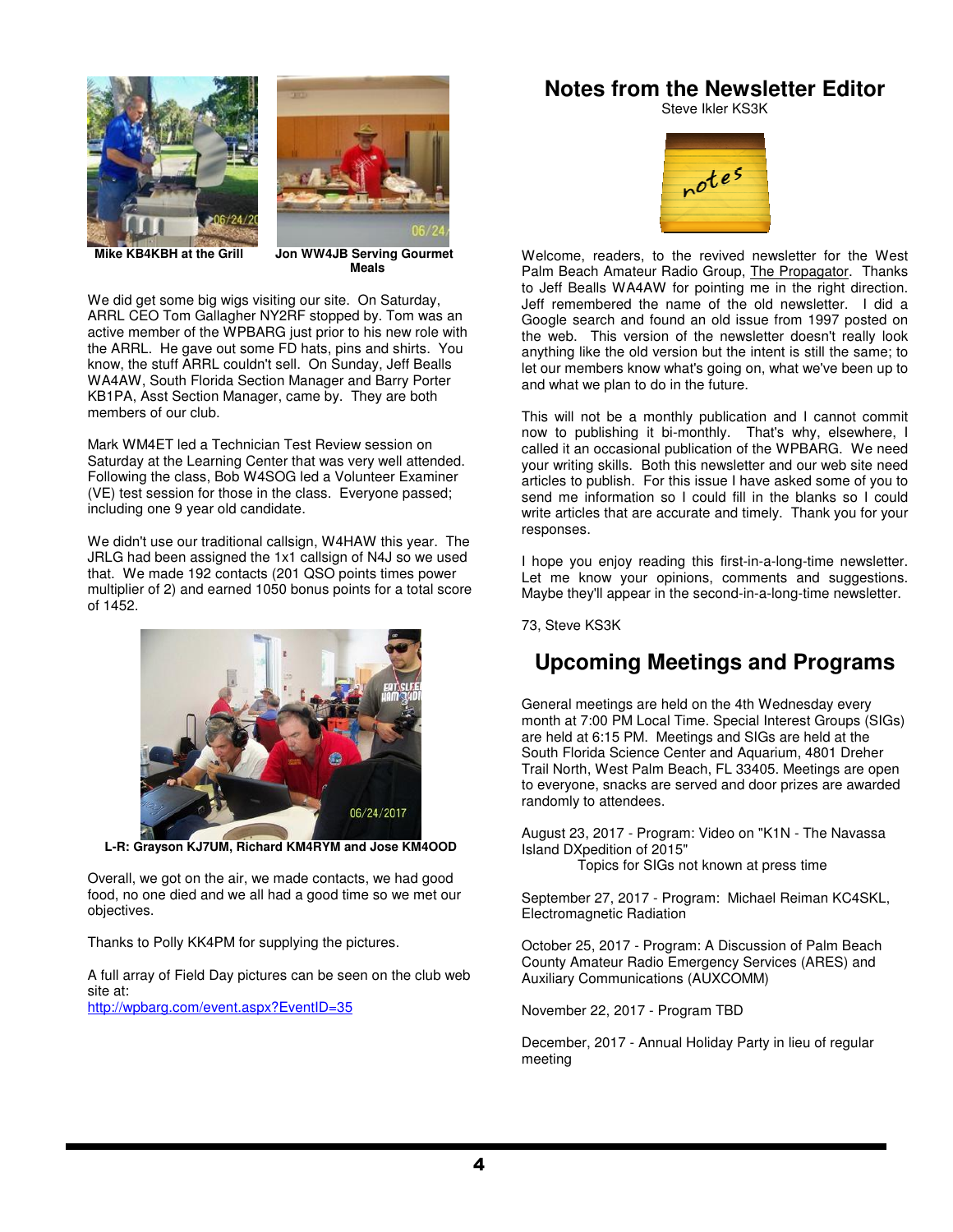## **Club to Receive Large Donation of Equipment from Tampa Club**



Due to some changes at the Museum of Science and Industry in Tampa, Florida, the MOSI Amateur Radio Club is being forced to disband. The MOSI ARC was one of just two amateur radio clubs in Florida to have a regular exhibit within a science center. Our own club is the other one.

The officers of the MOSI club have graciously offered much of their shack equipment and antennas to us. On July 29 a few WPBARG officers and directors attended MOSI's final membership meeting in Tampa to finalize the donation and to make arrangements for the transfer of equipment.

We plan to have a team from our club travel to Tampa in mid-August to dismantle antennas and pick up the equipment we have selected. The team will make a final determination of the equipment to be brought back to West Palm Beach at that time. The list of equipment offered to us includes: an ICOM 756 Pro II, a Yaesu 8800, a Yaesu DR-1X/DR-1XE Repeater, various microphones and power supplies.

This is probably the single most valuable donation of equipment ever made to the club and we are very grateful for the offer.

## **Lending Library Available to Members**

The Club has various equipment and books available to be lent out to members for their personal use. For example you can borrow an MFJ Antenna Analyzer, a soldering iron or an oscilloscope. The books you can borrow include The ARRL Operating Manual for Radio Amateurs 10th Edition 2012, More Wire Antenna Classics Volume 2 Chuck Hutchinson 2010, Hints & Kinks For The Radio Amateur 18th Edition (ARRL) 2012, and several license manuals (recent but outdated).



A complete list of books and equipment available to be borrowed can be found on the club's website at http://wpbarg.com/lendinglib.aspx. You also use the website to reserve your item(s) for later pickup at the shack in the Science Center. You do need to be a registered user of the website and a member of the club. If you aren't already a

registered user of the website, use the "Join Us" link at the top of any page. The Link to the Lending Library is found on the left side menu of the "My Account" menu.

We add books and equipment to the list regularly so stop back from time-to-time to see what's new.

## **Club Shirts and Badges Available for Ordering**

#### **Shirts**

Jerry Grant KI4NUV, has taken over the WPBARG shirt ordering process from Ruth Haggerty. Please send all requests for shirts to Jerry at: ki4nuv@yahoo.com.

- All shirts Size Small to XL cost \$22 each.
- Size XXL cost \$24 each.
- Size XXXL cost \$25 each
- "Tall Option" (2 inches to length): \$1 additional each shirt
- Styles:
	- o Polo w/pocket
	- o Short Sleeve button-down collar w/pocket
	- o Long Sleeve button-down collar w/pocket





**Short Sleeve Button-Down Collar Polo w/Pocket**

In your order include:

- Quantity, Style, Size(s) of each and if you want the "Tall Option"
- Quantity total being ordered
- Total price (per costs, above)
- Name (First and Last)
- Call Sign
- Phone number and shipping address

Send a check, payable to Jerry Grant, for the total amount to: Jerry Grant, 113 Dory Rd N, North Palm Beach, FL 33408 561-626-6897 (H).

Once he receives your email and your check, he will place your order.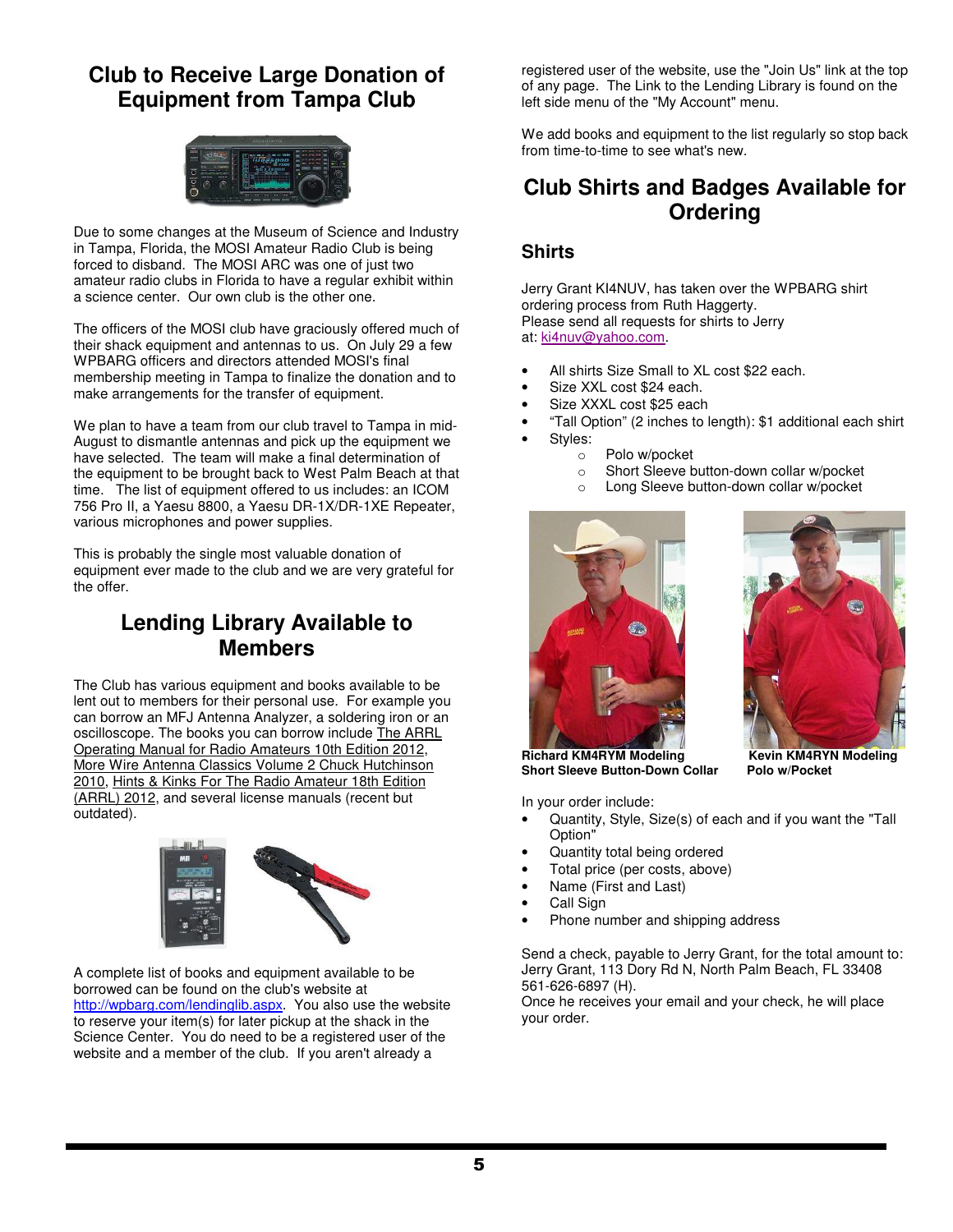#### **Badges**



Club badges can be ordered from "The SignMan - NV5A" Email: rick@thesignman.com Website: http://www.thesignman.com/ Phone: 1-877-744-6626

#### **ARRL President Issues Call for Members to Reach Out to their Senators to Support S. 1534**

**(Reprinted with approval from the ARRL)** 



ARRL President Rick Roderick, K5UR, is calling on League members to urge their US Senators to support the Amateur Radio Parity Act of 2017, S. 1534. ARRL has opened a RallyCongress page to simplify the task.

"We are at a crossroad in our efforts to obtain passage of The Amateur Radio Parity Act," Roderick said. He said the campaign to secure passage of the bill scored a major victory earlier this year when H.R. 555 passed unanimously in the US House of Representatives. Obtaining passage of the companion Senate bill, S. 1534, is the final legislative hurdle.

"Now is the time for all hams to get involved in the process!" Roderick said. "Many of you already live in deed-restricted communities, and that number grows daily." He urged radio amateurs now restricted by a Homeowners Association from installing effective outdoor antennas to visit the RallyCongress site and e-mail their two US Senators. He also encouraged those not now affected by deed covenants, conditions, and restrictions (CC&Rs) to support their fellow radio amateurs by doing the same.

"If you want to help create an opportunity — not available before now — for Amateurs who live in deed restricted communities to install effective outdoor antennas on property that they own or lease, send these e-mails today!" Roderick said. "We need you to reach out to your Senators today. Right away."

S. 1534 was introduced in the US Senate on July 12, marking another step forward for this landmark legislation. Senators Roger Wicker (R-MS) and Richard Blumenthal (D-CT) are the Senate sponsors. The measure will, for the first time, guarantee all radio amateurs living in deed-restricted

communities governed by a Homeowners Association (HOA) or subject to any private land-use regulations, the right to erect and maintain effective outdoor antennas at their homes, while protecting the aesthetic concerns of HOAs.

#### **Is the Amateur Radio Parity Act of 2017 Good (Enough) for Hams? An Alternate View of the Amateur Radio Parity Act**

Jim Talens N3JT, a former FCC attorney and counsel at a large DC law firm, has concerns about the bills as they currently stand. Jim is a part-time south Florida resident and member of the Boca Raton Amateur Radio Club (BRARA). His full article, "Is HR 555 Really Good for Hams?" is published in the August 2017 issue of "CQ-Amateur Radio". Excerpts from his review of the bills are used here with the approval of the author.

"Section 1, Application of Private and Use Restrictions to Amateur Stations, prohibits any HOA restriction that "precludes communications in an amateur radio service." This provision assures that the HOA cannot stop an amateur from using an indoor antenna, a prohibition that some HOAs included in their bylaws. That's a positive. But the provision also gives the HOA power to effectively limit what bands an amateur may use, even indoors, because the provision says that there can be no restriction that precludes communications "in an amateur radio service," not "in any licensed amateur radio band." This means an HOA could permit only operation on 2 meters because that's in the "amateur radio service" and on its face satisfies the Section 1 requirement. Moreover, for those with exclusive-use properties (private homes), the HOA will be incentivized for aesthetic reasons to limit the size of any outdoor antenna."

"Section 2 prohibits restrictions against an "effective" outdoor antenna. What is an effective outdoor antenna? It may not be easily defined, but certainly a 2-meter whip is an effective outdoor antenna for communication in an amateur radio service. Combine it with Section 1 and you satisfy the two bill requirements: an effective outdoor antenna (it's long enough for 2 meters) in an amateur radio service."

"Section 3, Application of Private Land Use Restrictions to Amateur Stations, Section (b)(1), requires an amateur licensee "to notify and obtain prior approval from a community association concerning installation of an outdoor antenna." Anybody who lives in a CC&R community knows that prior approval will not come readily, to say the least. What if there is no response at all to the request, or the HOA has no standards for approving antennas? Is that tacit approval, or tacit denial? "

"One legal consequence of H.R. 555 is that a deed-restricted resident who has been successfully using an outdoor stealth wire antenna for years without permission now moves from possible risk of contract breach to the realm of federal law violation. If there is failure to seek and obtain prior approval for an antenna through the HOA, the property owner is in violation of the statute and associated federal regulations (FCC rules). "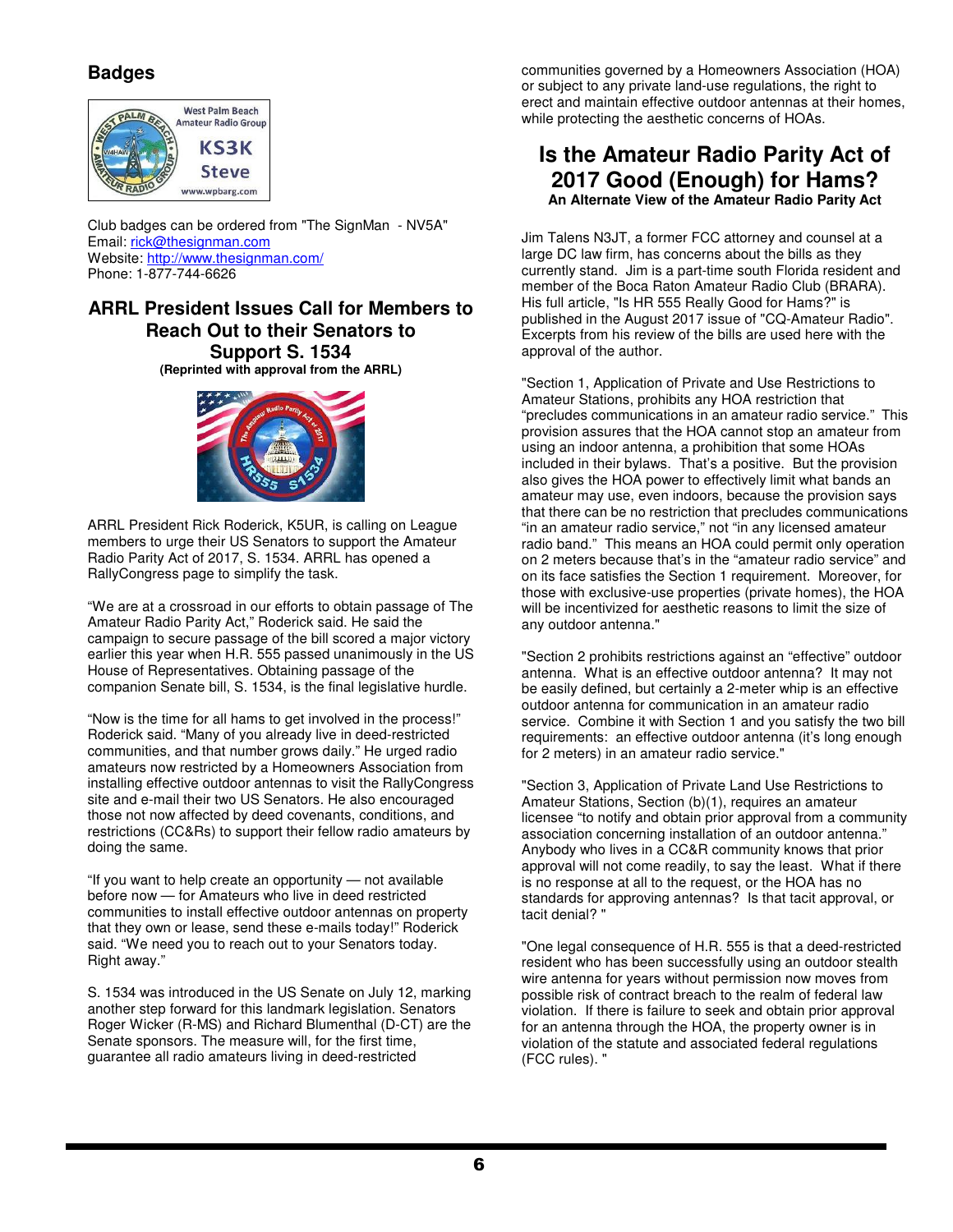"Under H.R. 555 Section (b)(3), an HOA is permitted to establish reasonable rules concerning height, location, size and aesthetic impact of outdoor antennas. Going further, Section (b)(2) permits the HOA to prohibit installation of an antenna on common property not under the exclusive use or control of the licensee. Thus, an amateur cannot expect approval from an HOA to erect an antenna .... on the roof of a multi-story building ... on the roof of a duplex condominium ... or on a sliver of adjoining land to his stand-alone house in a deed-restricted community."

"Put simply, H.R. 555 does little to help amateurs and risks permanently assuring, with the imprimatur of federal law, that many HOA dwellers (especially those in high rises and townhouses) will not be able to erect useful outside amateur radio antennas."

NOTE: The views in this article are those of the author, Jim Talens, and not necessarily those of the West Palm Beach Amateur Radio Group, its officers or board members.

## WPBARG Sponsored License Exams



We offer VE (Volunteer Examiner) test sessions for FCC amateur radio licenses on the first Saturday of even months and after club sponsored test review sessions. The tests are given at the South Florida Science Center and Aquarium (SFSC&A), 4801 Dreher Trail North, West Palm Beach, FL 33405 in the Discovery III building just outside the Center. Test time is 2:00 PM for regularly scheduled exams and 10 AM after test classes.

What to bring with you:

1. ARRL Test Fee of \$15.00 in cash, check or money order 2. A Legal Photo ID. (Driver's License or Passport) If not available see below.

3. Social security card or something with your SSN on it or an FCC issued FRN (FCC Registration Number).

4. CSCE (Certificate of Successful Completion of Examination) if you have one from a recent test or if you already have an Amateur Radio License bring a copy of it. 5. Calculator (battery operated). If it is a programmable calculator all memories must be cleared before the test.

6. A pen to fill out the FCC 605 Form.

7. Two #2 pencils with erasers to fill out the test answer sheets.

If you come close and do not pass you may retake the test immediately but this requires another test fee.

\* If no photo ID is available bring two of the following: Non-photo legal ID birth certificate (must have the appropriate seal) social security card, library card,

utility bill, bank statement or other business correspondence that specifically names the person; or a postmarked envelope addressed to the person at his or her current mailing address as it will appear on the FCC Form 605.

Our coordinator for VE Test sessions is Bob Hagans W4SOG. Pre-registration is preferred but walk-ins are accepted. Contact Bob at (561) 308-6943 or roberthagans95@gmail.com.

The next scheduled test sessions are October 7, 2017 and again on December 2, 2017 at 2 PM.

## **Weekly Breakfast at Tom Sawyer Country Restaurant**

"Goooood Morning All You Great Hams" is a greeting you may see regularly in your email in-box from our President Jerry Grant KI4NUV. Jerry is reminding everyone that we meet for breakfast every Sunday morning at the famous Tom Sawyer Country Restaurant, located at 3208 Forest Hill Blvd. in West Palm Beach. Most of the folks get there at 9 AM and are pretty much finished by 10:15. Good food, good conversations and a chance to see some of your WPBARG friends. Why not join us and see if you, too, may become a regular.



**Picture from Recent Breakfast** 

## **Upcoming Hamfests**

#### **Ft. Pierce Hamfest**

Date: August 12, 2017 Time: 8 AM - 1 PM (6 AM setup) Location: Indian River State College 3209 Virginia Avenue Fort Pierce, FL 34945

#### Website: http://FPARC.org

Sponsor: Fort Pierce Amateur Radio Club Talk-In: 147.345 (PL 107.2)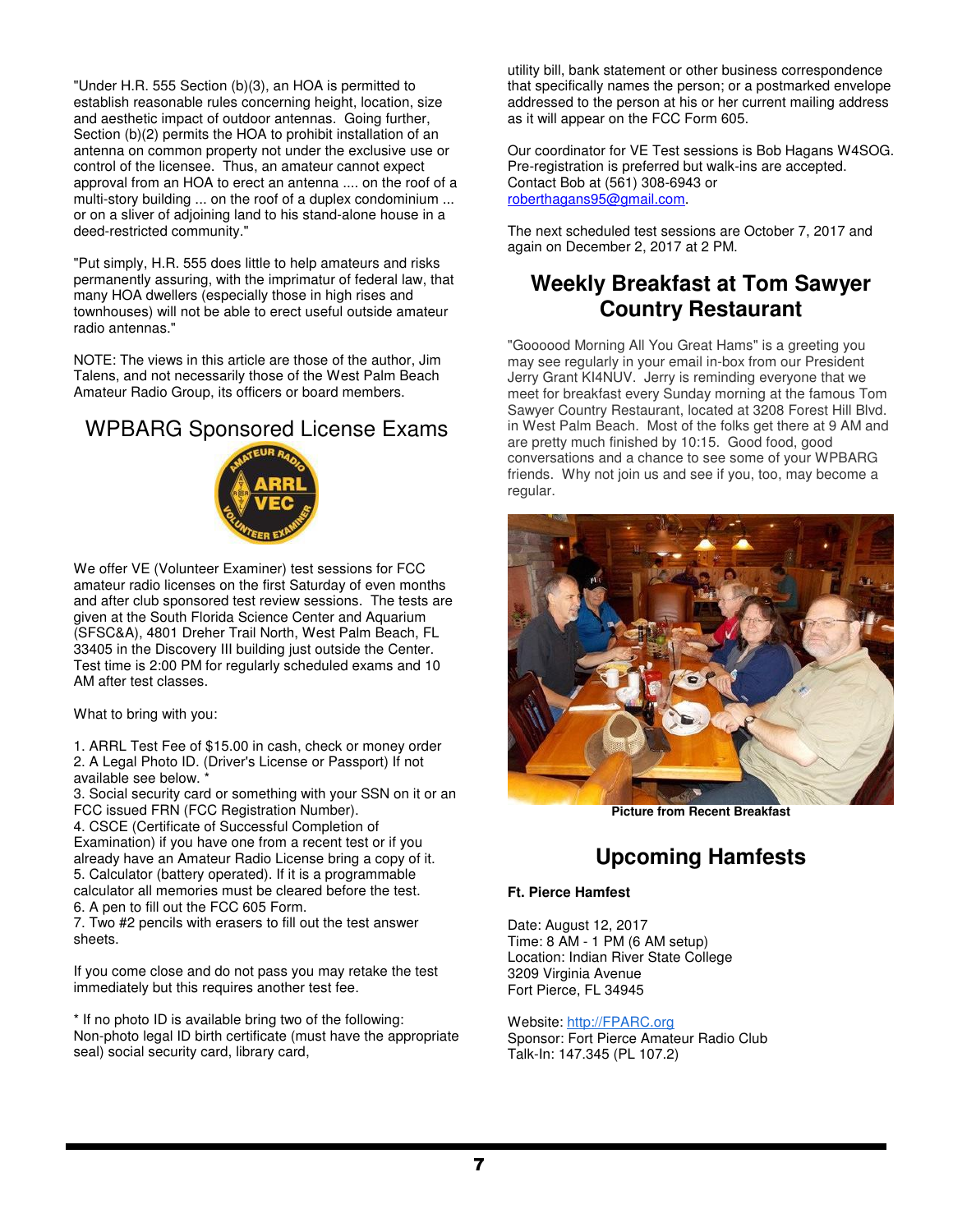Admission: \$7 Public Contact: John Sweigart , KK4SHF 4103 Smokey Pines Court Fort Pierce, FL 34951 Phone: 772-905-3552 Email: johnsails@hotmail.com VE Testing Forums

DXCC Card Checking Grand Prize and Hourly prizes All Indoors and Air Conditioned

#### **Melbourne Hamfest and ARRL State Convention**

Dates: October 13-14, 2017 (Friday and Saturday only) Times: Fri 1-7 PM, Sat 9 AM - 3 PM Location: Melbourne Auditorium 625 E. Hibiscus Blvd Melbourne, Florida 32901

#### Website: http://www.pcars.org/hamfest/2017/

Sponsor: Platinum Coast Amateur Radio Society (PCARS) Talk-in: 146.85 -600KHz repeater - NO PL Tone Admission: Tickets \$6 until Sept. 30, \$7 after. Age 12 and Under Free.

Forums and Meetings

 WPBARG Member and ARRL CEO Tom Gallagher NY2RF will speak on Friday about Emergency Communications Main Prizes and Hourly Door Prizes will be awarded ARES Badging - will be available all day Saturday VE Testing DXCC QSL CARD Checking at the ARRL Table

## **WPBARG Board Minutes**

Minutes from the Board of Directors meetings are regularly posted to the club's web site under "Our Documents". Thanks to club secretary John Stucka N3JM for providing the minutes. The Treasurer's Report, supplied by Richard KM4RYM are included in the minutes. Here is a link to the Documents page:

http://wpbarg.com/clubDocs.aspx

## **Pictures of Our Shack**

We recognize that many of our members never get a chance to visit our shack at the South Florida Science Center and Aquarium. So, for those that don't know what our shack looks like, here are some pictures.









**Outside Display (Left)**